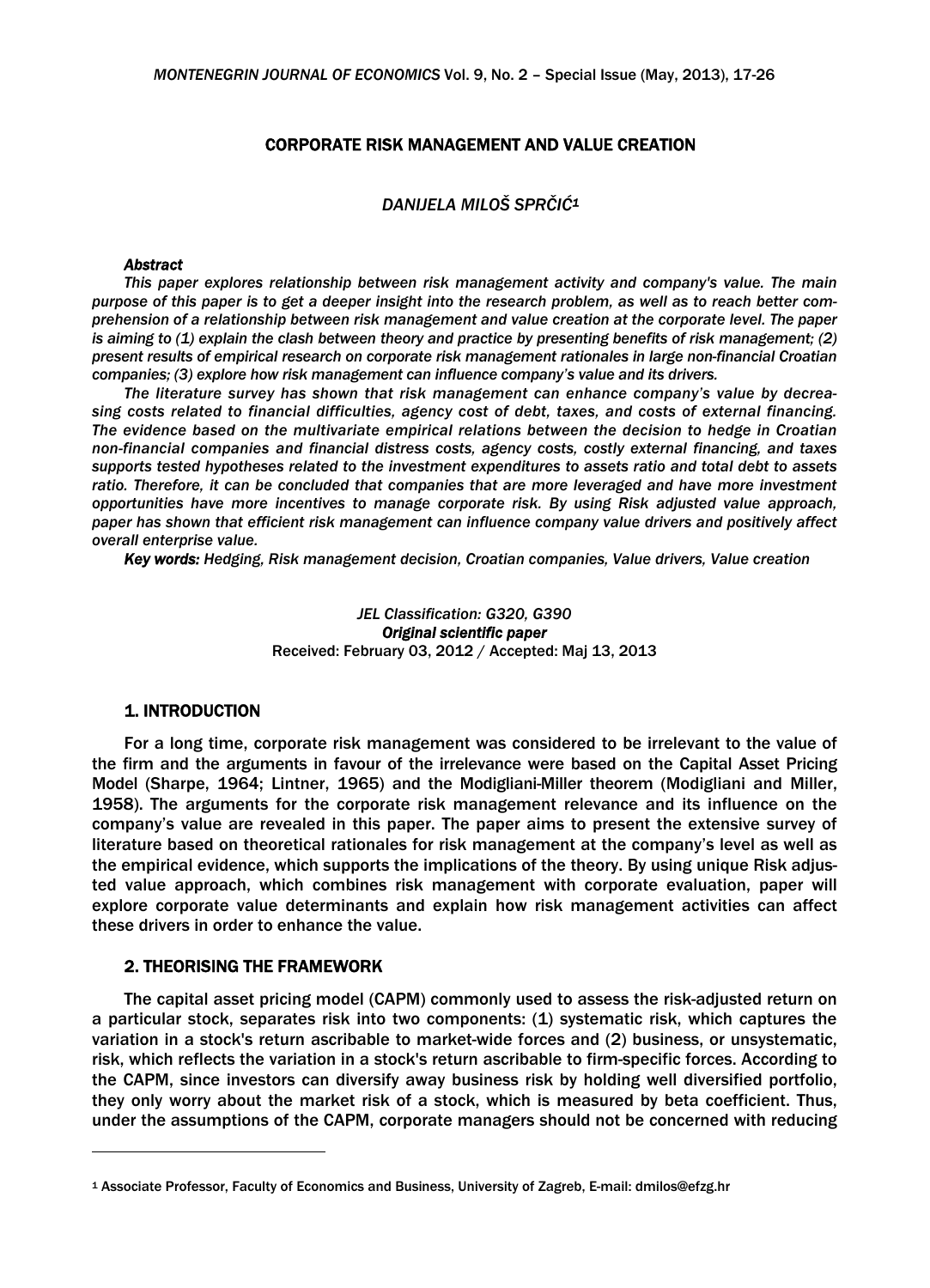their firm-specific business risk since it should have no effect on the market value of company's stocks. There is no reason for the corporation to hedge on behalf of the investor. Or, put somewhat differently, hedging transactions at the corporate level sometimes lose money and sometimes make money, but on average they break even. The conclusion is that companies cannot systematically make money by managing risk. Unlike individual risk management, corporate risk management does not hurt, but it also does not help (Froot, Scharfstein and Stein, 1994). From this perspective, expected net present value of business risk management on the efficient capital market should be zero. Hence, a decision of financial manager to insure or hedge future company's cash flows would be just "a neutral mutations" which do not influence the company's value, while in the worst case, a decision to manage risk would be an irrational behaviour because it has caused certain costs which lower the shareholders wealth (Shapiro and Titman, 1998). It could be concluded that business risk management is unnecessary from the perspective of the CAPM.

Miller and Modigliani's "MM" proposition supports these findings (Modigliani and Miller, 1958). According to the classic Modigliani and Miller paradigm, risk management is irrelevant to the firm and, under perfect market conditions, the corporate capital structure decision is irrelevant. The key insight of Franco Modigliani and Merton Miller is that value is created on the left-hand side of the balance sheet when companies make good investments that ultimately increase operating cash flows. How companies finance those investments on the right-hand side of a balance sheet whether through debt, equity, or retained earnings - is completely irrelevant (Froot, Scharfstein and Stein, 1994). In the "frictionless" MM framework, management can not increase a firm's value by changing either capital structure or hedging policy. These are purely financial transactions that do not affect the value of a company's operating assets. Investors can adjust their own holdings of debt and equity to create whatever capital structure they desire; and they can also do their own hedging against corporate risks. The stockholders of the airline, for example, can diversify their holdings into oil companies, hedging themselves against the risk of oil price increases (Culp, 1994). The conditions underlying MM propositions also imply that decisions to hedge corporate exposures to interest rates, exchange rates and commodity prices are equally irrelevant – because stockholders already protect themselves against such risks by holding well-diversified portfolios. Indeed, once the transaction costs associated with hedging instruments are factored in, a Modigliani-Miller disciple would argue against risk management at all.

The MM propositions were intended to hold only under a restrictive set of conditions, the most important of which are that there are no bankruptcy or financial distress costs, no taxes or transactions costs, that corporate investment decisions are not influenced by financing choices, including decisions to hedge various price risks, that reliable information about the company's prospects is freely available to all investors and managers alike, and that individuals and firms have equal access to all security markets, including the ability to issue identical securities on the same terms (Culp, 1994). It should be noted that, thirty years after the MM propositions were created; even Merton Miller (Miller, 1988) has written that the view that capital structure is literally irrelevant to corporate finance is far from what Modigliani and Miller ever actually have said about the real-world applications of their theoretical propositions.

In the real world, financial managers and treasurers give a great deal of thought to matters of capital structure and securities design. And the risk management at the company's level is widespread and growing. Bartram (2000) suggested that managing corporate risk lies in the heart of a competitive strategy. Moreover, experts argue the management of corporate risk is central to organisational evolution, a determinant of which organisations survive and grow and of which decline and die. The positive import of the MM framework, and its main message to corporate practitioners, is presented by several theories suggesting that risk management is a valueincreasing strategy for the firm. Modern financial theory defines the value of a firm as the sum of the expected discounted cash flows that grow continuously in the future (Miloš Sprčić and Orešković, 2012). Thus, a reduction in corporate risk may affect the market value of a firm through either expected cash flows or through the weighted average cost of capital that presents the discount rate in the model.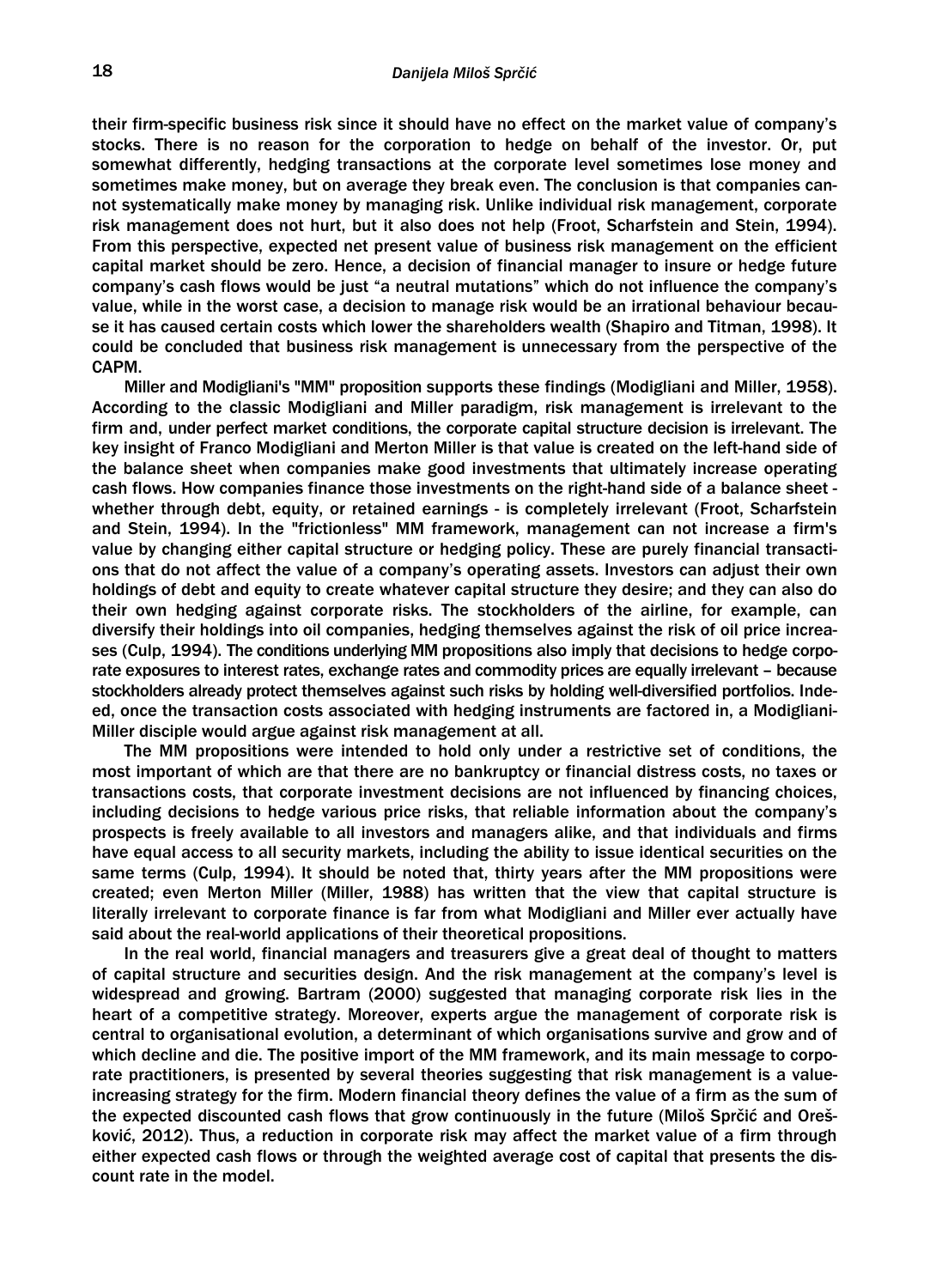$$
V_C = \frac{CF_0 \times (1 + g)}{WACC - g}
$$

 $V_c$  = present value of the company

 $CF<sub>0</sub>$  = company cash flow

 $WACC$  = weighted average cost of company's capital (discount rate)

 $g =$  expected growth rate

By managing corporate risks, firms can decrease cash flow volatility, what leads to a lower variance of firm value. This means that not only a firm value is moving less, but that the probability of occurring low values is smaller than without hedging (Miloš Sprčić, Tekavčič and Šević (2008)). Research in the 1980s and 1990s has extended the knowledge on risk management by examining the unique characteristics of large, widely held corporations. Based on work by Mayers and Smith (1982) in the area of the corporate demand for insurance, scholars such as Stulz (1984), Smith and Stulz (1985) and Shapiro and Titman (1998) have examined why large, well-diversified firms actively engage in hedging activities. The authors demonstrated several theories of hedging which overcome the irrelevancy arguments of modern portfolio and corporate finance theory. Positive theories of risk management, as a lever for shareholder value creation, argue that firm value is a concave objective function because of capital market imperfections.

The first theory suggests that, by reducing the volatility of cash flows, firms can decrease costs of financial distress (Mayers and Smith, 1982; Myers, 1984; Stulz, 1985; Smith and Stulz, 1985; Shapiro and Titman, 1998). In the MM world, financial distress is assumed to be costless. Hence, altering the probability of financial distress does not affect firm value. If financial distress is costly, firms have incentives to reduce its probability, and hedging is one method by which a firm can reduce the volatility of its earnings. By reducing the variance of a firm's cash flows or accounting profits, hedging decreases the probability, and thus the expected costs, of financial distress. Additionally, Smith and Stulz (1985) have argued that, while the reduction of financial distress costs increases firm value, it augments shareholder value even further by simultaneously raising the firm's potential to carry debt. Corporate risk management lowers the cost of financial distress, which leads to a higher optimal debt ratio and the tax shields of the additional debt capital further increases the value of the firm. This theory has been empirically proven by, among others, Campbell and Kracaw, 1987; Bessembinder 1991; Dolde, 1995; Mian, 1996 and Haushalter 2000.

The second hedging rationale suggests that, by reducing the volatility of cash flows, firms can decrease agency costs (see Jensen and Meckling, 1976). According to Dobson and Soenen (1993) there are three sound reasons based on agency costs why management should hedge corporate risk. First, hedging reduces uncertainty by smoothing the cash flow stream thereby lowering the firm's cost of debt. Since the agency cost is borne by management, assuming informational asymmetry between management and bondholders, hedging will increase the value of the firm. Therefore, management will rationally choose to hedge. Second, given the existence of debt financing, cash flow smoothing through risk hedging will tend to reduce the risk-shifting as well as the underinvestment problems. Finally, hedging reduces the probability of financial distress and thereby increases duration of contractual relations between stakeholders. By fostering corporate reputation, hedging contributes directly to the amelioration of the moral-hazard agency problem. Results of MacMinn and Han (1990), Bessembinder (1991), Nance, Smith and Smithson (1993), Minton and Schrand (1999) and Haushalter, Randall and Lie (2002) supports this hedging rationale.

Third hedging theory argues that cash flow volatility reduction can improve the probability of having sufficient internal funds for planned investments eliminating the need either to cut profitable projects or bear the transaction costs of obtaining expensive external funding. The main hypothesis is that, if access to external financing (debt and/or equity) is costly, firms with investment projects requiring funding will hedge their cash flows to avoid a shortfall in their funds and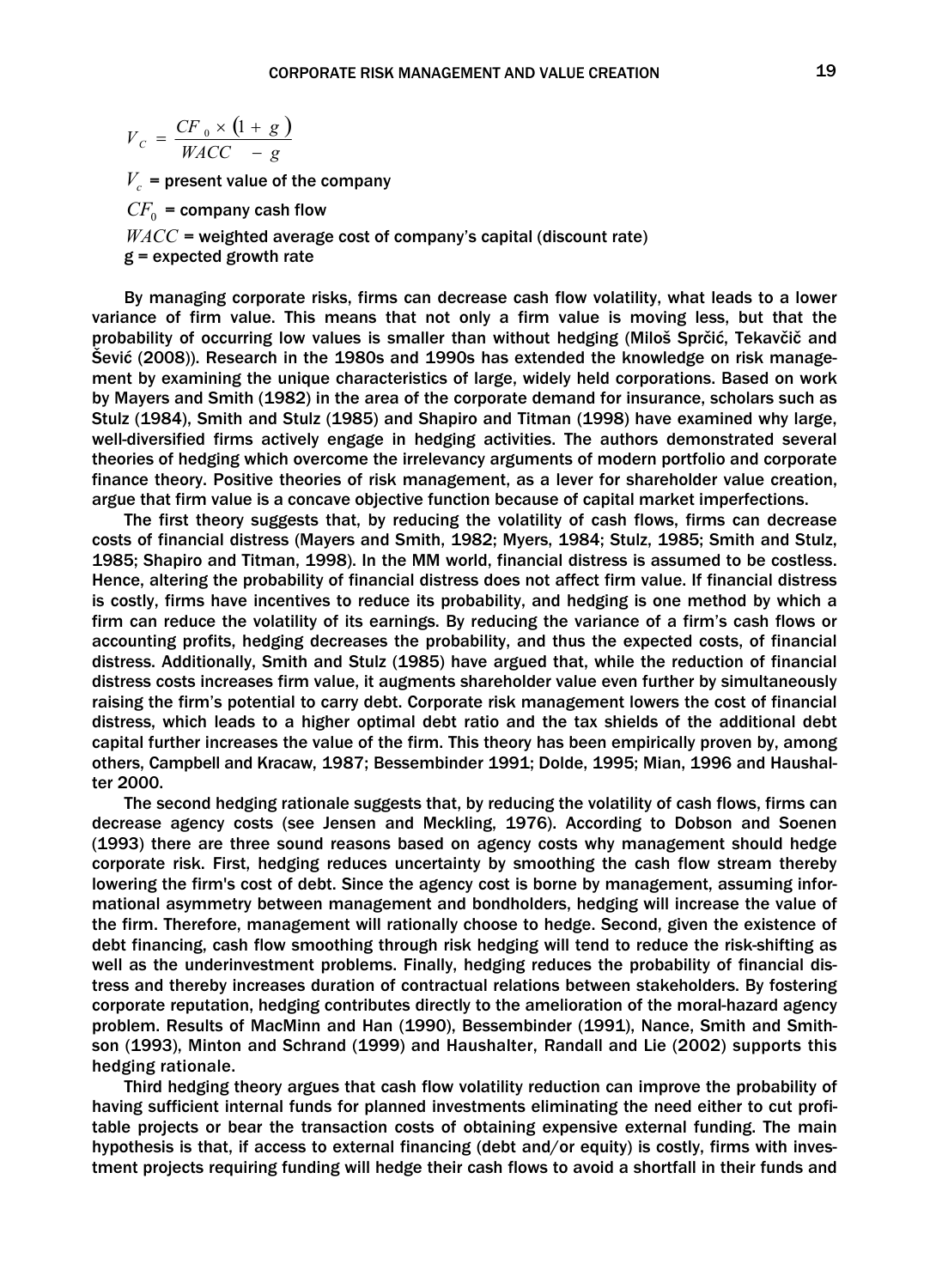costly visit to the capital markets. An interesting empirical insight based on this rationale is that firms which have substantial growth opportunities and face high costs when raising funds under financial distress will have an incentive to manage corporate risks in comparison to the average firm. This rationale has been explored by numerous scholars, among others by Smith and Stulz (1985), Stulz (1990), Hoshi, Kashyap and Scharfstein (1991), Froot, Scharfstein and Stein (1993), Getzy, Minton and Schrand (1997), Gay and Nam (1998), Minton and Schrand (1999), Haushalter (2000), Allayannis and Ofek (2001) and Haushalter, Randall and Lie (2002), Miloš Sprčić and Šević (2012),.

## 3. CORPORATE RISK MANAGEMENT RATIONALES IN CROATIAN COMPANIES

### 3.1 Methodology and Data Collection

In order to test analysed determinants of corporate risk management decisions, empirical research was conducted on the largest Croatian non-financial companies. Companies needed to meet two out of three conditions required by the Croatian Accounting Law<sup>2</sup> related to large companies to be included in the sample.<sup>3</sup> A list of the largest 400 Croatian companies<sup>4</sup> has been used and 157 companies that have met the required criteria were selected in the sample. Financial firms were excluded from the sample because most of them are also market makers, hence their motivation in using derivatives may be different from the motivations of non-financial firms. Data were collected from two sources: from annual reports and notes to the financial statements and through the survey. Managers of 49 companies answered to the questionnaire creating a response rate of 31 per cent, what is considered as satisfactory for statistical generalisation (e.g. the response rate of the 1998 Wharton survey of derivate usage, as reported in Bodnar et.al. (1998) was 21 per cent). However, it is important to mention that the inability to compare the survey results to the data of non-responding companies should be treated as a limitation of this research.

Survey data were analysed by using multivariate analysis. Binominal logistic regression was estimated to distinguish between the possible explanations for the decision to hedge corporate risk. Binomial (or binary) logistic regression has been selected because it is a form of regression that is used when the dependent variable is a dichotomy (limited, discrete and not continuous) and the independents are of any type. Besides the fact that the dependent variable in this research is discrete and not continuous, logistic regression has been chosen because it enables the researcher to overcome many of the restrictive assumptions of OLS regression. E.g. Unlike OLS regression, logistic regression does not assume linearity of relationship between the independent variables and the dependent, does not require normally distributed variables, does not assume homoscedasticity, normally distributed error terms are not assumed, does not require that the independents be interval or unbounded, and in general has less stringent requirements.

Based on the arguments that arise from the presented literature survey, several hypotheses have been proposed in this paper. We argue that hedging can increase the value of the firm by reducing the costs associated with financial distress, the agency costs of debt, expected taxes and capital market imperfections. These premises are known as the shareholder maximisation hypothesis and are tested in the following assumptions. The argument of reducing the costs of financial distress implies that the benefits of hedging should be greater the larger the fraction of fixed claims in the firm's capital structure (Myers, 1984; Stulz, 1984; Smith and Stulz, 1985; Campbell and Kracaw, 1987; Bessembinder, 1991; Dobson and Soenen, 1993; Dolde, 1995; Shapiro and Titman, 1998; Mian, 1996; Haushalter 2000). The agency cost of debt argument implies that the benefits of hedging should be greater the higher the firm's leverage and asymmetric information problem (Mayers and Smith, 1982; 1987; MacMinn and Han, 1990;

1

<sup>&</sup>lt;sup>2</sup> In Croatian: Zakon o računovodstvu, Narodne novine 146/05<br><sup>3</sup> Criteria related to large Croatian companies: a value of total assets higher than 108 million kuna, (2) income in the last 12 months higher than 216 million kuna, and/or (3) annual number of employees higher than 250.<br>4 The list has been published by the special edition of Privredni vjesnik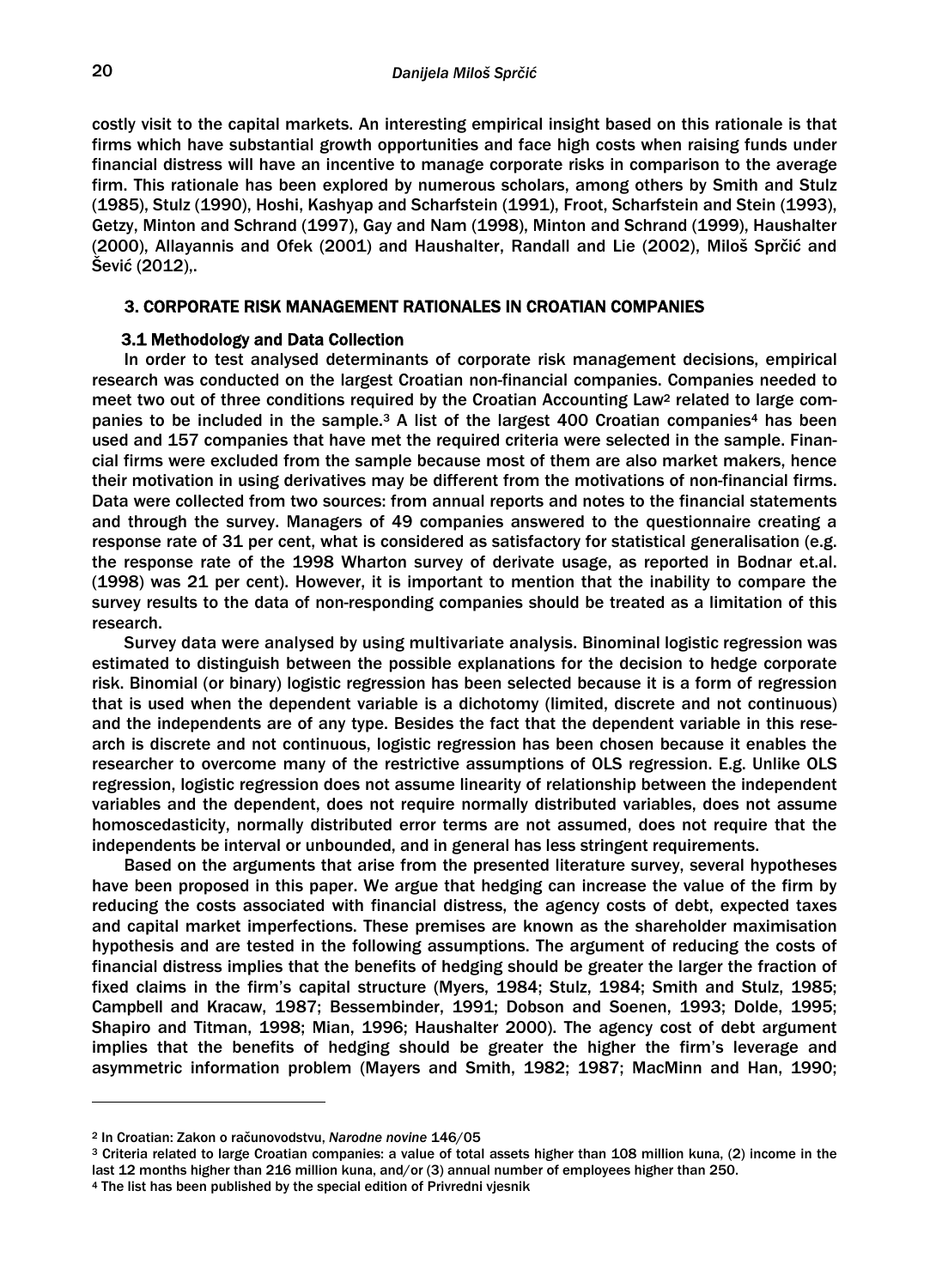Bessembinder, 1991; Dobson and Soenen, 1993; Minton and Schrand, 1999; Haushalter et. al., 2002). The argument of costly external financing implies that the benefits of hedging should be greater the more growth options are in the firm's investment opportunity set (Froot, et. al., 1993; Getzy et. al., 1997; Gay and Nam, 1998; Minton and Schrand, 1999; Allayannis and Ofek, 2001; Haushalter et. al., 2002). The tax hypothesis suggests that the benefits of hedging should be greater the greater is the value of the firm's tax loss carry-forwards, investment tax credits and other provisions of the tax code (Froot et. al., 1993; Nance et. al., 1993; Mian, 1996)Therefore, a positive relation between decision to hedge and a company's leverage, asymmetric information problem, investment (growth) opportunities and expected taxes has been predicted.

## 3.2 Research Hypotheses and Research Variables

A dependent variable has been designed in the form of a binary (dichotomous) measure and was coded as *"1"* for those firms that hedge corporate risks and *"0"* for those firms that do not hedge corporate risks. In the group of companies named "hedgers" we included not only companies that use derivatives instruments as an instrument of corporate risk management, but also companies that use other types of hedging strategies like operational hedging, natural hedging, diversification of business etc.

To examine the hypothesis regarding the reduction of the financial distress cost, the firm's leverage have been employed. Leverage was used as a proxy for the impact of fixed claims on the decision to hedge. Numerous previous studies have used long-term debt to the book value of assets (Tufano, 1996; Nance et. al., 1993; Mian, 1996; Geczy et. al., 1997; Allayannis and Ofek, 2001) as a measure for company indebtedness. We took into consideration specific characteristics of Croatian companies and have modified this variable by including short-term debt into the analysis. In this way, we measured company's leverage by its total indebtedness, not only longterm one. The reason behind this way of thinking lies in the fact that listed Croatian companies very often use short-term debt and prolong it to the medium-term debt. E.g. Companies use commercial papers issued in several tranches, revolving short-term bank loans and/or trade credits given by suppliers which, due to the long-term contract with them, becomes constant source of financing. To conclude, we tested both long-term debt to the book value of assets and total debt to the book value of assets. The coefficients on both variables were predicted to be positive to the decision to hedge corporate risks.

The percentage of firm's stocks owned by institutional investors was a proxy for the asymmetric information and agency problem. DeMarzo and Duffie (1995), Tufano (1996) and Geczy et. al. (1997) have predicted that a greater share of institutional investors' ownership is positively related to the availability of information, and thus negatively related to the probability of hedging as it is proven that firms with greater informational asymmetry benefit greatly from risk management activity. The coefficient on this variable was predicted to be negative.

Investment (growth) opportunities were measured as the ratio of investment expenditures to the book value of assets (Haushalter, 2000; Froot et. al., 1993; DeMarzo and Duffie, 1991; Geczy et. al., 1997; Smith and Stulz, 1985). The coefficients on this variable was predicted to be positive. To examine the tax hypothesis, we have used total value of the tax loss carry-forwards plus tax loss carry-backs (Smith and Stulz, 1985; Geczy et. al., 1997; Tufano, 1996). The coefficient on this variable was predicted to be positive.

### 3.3 Research Results

Binominal logistic regression was estimated to distinguish among the possible explanations for the decision to hedge. In the logistic model we have tested whether the decision to hedge or not is a function of the four factors – the financial distress costs, agency costs, investment opportunities and taxes.

*Hedge = f (FC, AC, IO, T)* (1)

where: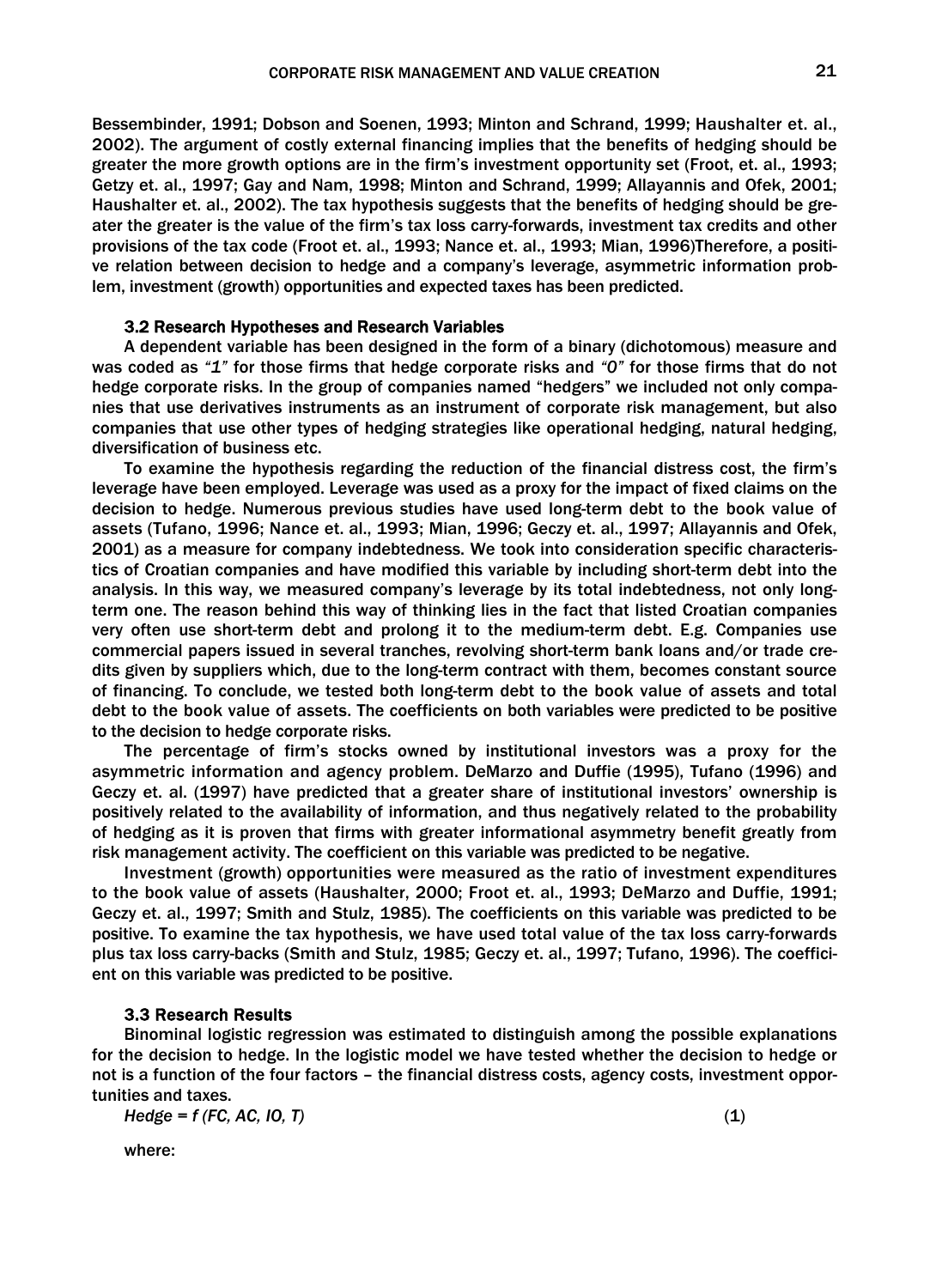- *Hedge* binary variable which takes on a value of 1 if the firm hedges and 0 if the firm does not hedge
- *FC* firm's probability of financial distress or bankruptcy
- *AC* agency costs of debt facing the firm
- *IO* investment opportunities
- *T* tax provisions

Table 1 reports multivariate analysis results relating the decision to hedge to the determinants of hedging for the analysed Croatian companies. The predetermined independent variables include total debt to the book value of assets as a proxy for financial costs, debt rating as a proxy for agency cost of debt, investment expenditures to assets as a proxy for costly external financing, total value of tax loss carry-forwards and tax loss carry-backs as a proxy for tax incentives. We excluded long-term debt to the book value of assets as a measure of leverage as it has not shown statistically significant in the model.

The multivariate regression model for the Croatian companies has revealed that the corporate decision to hedge is related to the company's leverage and investment opportunities and not related to taxes and informational asymmetry and the agency cost of debt.

In corporate hedging research, the relationship between hedging and leverage is of a particular interest since theoretical considerations suggest that both affect expected costs of financial distress and agency costs - greater leverage exacerbates those costs, but greater hedging ameliorates them, suggesting a positive linkage. Therefore, our research results confirm this theoretical relation in practice of Croatian companies and show a statistically significant positive relation between the decision to hedge and total debt to the book value of assets.

The investment expenditures to assets ratio, which controls for company's investment (growth) opportunities, tests our prediction that hedgers are more likely to have larger investment opportunities. The main hypothesis is that, if access to external financing (debt and/or equity) is costly, firms with investment projects requiring funding will hedge their cash flows to avoid a shortfall in their funds, which could precipitate a costly visit to the capital markets. The results of our logistic model support this prediction and show a statistically significant positive relation between the decision to hedge and investment expenditures to assets ratio.

|  |  | Table 1: Multivariate results |
|--|--|-------------------------------|
|--|--|-------------------------------|

|                                                            |            |        |                     | Table 1. Martivallate results                         |  |  |  |  |  |  |
|------------------------------------------------------------|------------|--------|---------------------|-------------------------------------------------------|--|--|--|--|--|--|
| Number of selected cases: 49                               |            |        |                     |                                                       |  |  |  |  |  |  |
| Number rejected because of missing data: 1                 |            |        |                     |                                                       |  |  |  |  |  |  |
| Number of cases included in the analysis: 48               |            |        |                     |                                                       |  |  |  |  |  |  |
|                                                            |            |        |                     |                                                       |  |  |  |  |  |  |
| Independent variables:                                     |            |        |                     |                                                       |  |  |  |  |  |  |
| Total debt to the book value of assets<br><b>FINCOST</b>   |            |        |                     |                                                       |  |  |  |  |  |  |
| <b>AGCOST</b><br>Percentage of institutional investors     |            |        |                     |                                                       |  |  |  |  |  |  |
| <b>CEF</b>                                                 |            |        |                     | Investment expenditures to assets ratio               |  |  |  |  |  |  |
| TAX                                                        |            |        |                     | Total value of tax loss carry-forward and carry backs |  |  |  |  |  |  |
| <b>Estimation terminated at iteration number 9 because</b> |            |        |                     |                                                       |  |  |  |  |  |  |
| Log Likelihood decreased by less than .01 percent.         |            |        |                     |                                                       |  |  |  |  |  |  |
|                                                            |            |        |                     |                                                       |  |  |  |  |  |  |
| -2 Log Likelihood                                          |            | 18.572 |                     |                                                       |  |  |  |  |  |  |
| <b>Goodness of Fit</b>                                     | 14.936     |        |                     |                                                       |  |  |  |  |  |  |
| $Cox & Snell - R^2$                                        |            | .428   |                     |                                                       |  |  |  |  |  |  |
| Nagelkerke - R^2                                           |            | .683   |                     |                                                       |  |  |  |  |  |  |
|                                                            |            |        |                     |                                                       |  |  |  |  |  |  |
|                                                            | Chi-Square | df     | <b>Significance</b> |                                                       |  |  |  |  |  |  |
| Model                                                      | 24.575     | 6      | .0010               |                                                       |  |  |  |  |  |  |
| <b>Block</b>                                               | 24.575     | 6.     | .0010               |                                                       |  |  |  |  |  |  |
| <b>Step</b>                                                | 24.575     | 6      | .0010               |                                                       |  |  |  |  |  |  |
|                                                            |            |        |                     |                                                       |  |  |  |  |  |  |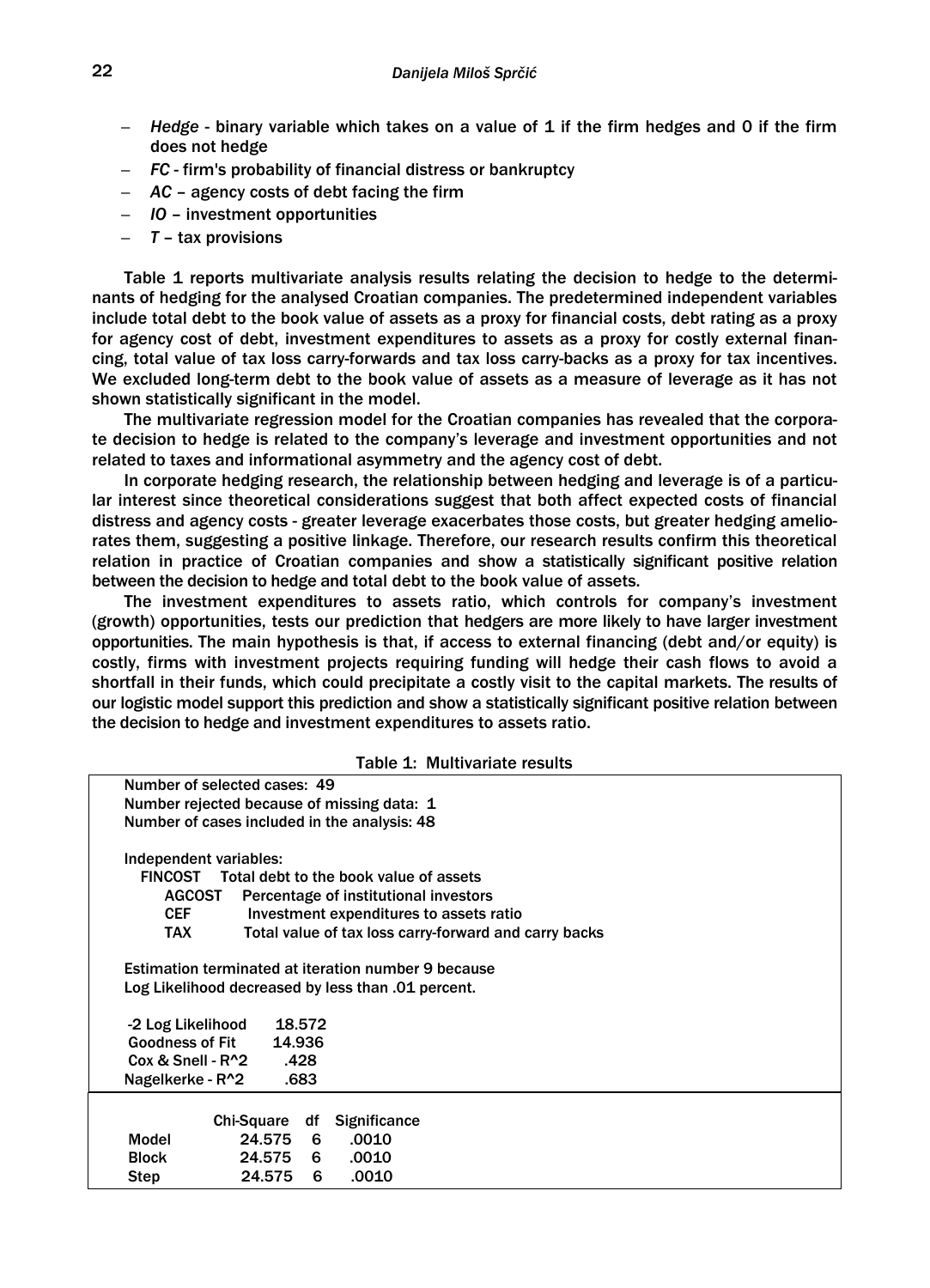|                | Hosmer and Lemeshow Goodness-of-Fit Test- |                            |            |              |       |
|----------------|-------------------------------------------|----------------------------|------------|--------------|-------|
|                |                                           | Chi-Square df Significance |            |              |       |
|                | Goodness-of-fit test                      | 3.4025                     | .7838<br>8 |              |       |
|                |                                           |                            |            |              |       |
| Variable       | B                                         | S.E.                       | Wald       | df           | Sig   |
| <b>FINCOST</b> | 85.670                                    | 39.033                     | 48.172     | 1            | .0382 |
| <b>AGCOST</b>  | 1.1796                                    | 1.5441                     | .8701      | $\mathbf{1}$ | .2832 |
| CEF            | 373.821                                   | 227.182                    | 44.575     | $\mathbf{1}$ | .0348 |
| TAX            | $-3.31E-04$                               | 4.31E-02                   | .0105      | $\mathbf{1}$ | .9184 |
|                | Constant -2.3670                          | 1.2890                     | 1.7434     | $\mathbf 1$  | .4296 |
|                | No outliers found.                        |                            |            |              |       |

### 4. RISK ADJUSTED VALUE

In this section, corporate value will be disassembled to its key factors in order to present an analysis of how corporate risk management can influence these value drivers. Company's value is a function of four fundamental variables (Damodaran; 2008):

- Cash flows from existing investments;
- Expected growth rate that determines the value of the future cash flows;
- Return on capital from new investment;
- Weighted average cost of capital.

Analysis of the impact of risk and risk management to enterprise value will begin by analysing activities that management should take if they want to increase the value of the company. Corporate value can be increased by one, or a combination of the following activities: by increasing expected cash flows; by increasing the rate of return on existing assets; by increasing the rate of return on new investments; by increasing the expected growth rate of the company while assuming that the return on invested capital is higher than the weighted average cost of capital; by reducing the weighted average cost of capital. Above activities are creators of enterprise value; however they are also means of destroying value if their interrelationships are not properly managed. Therefore, it is important to analyse the risks that affect the formation of these determinants and to take those actions that will minimize the negative impact of risk, and leave room for positive changes in the corporate value at the same time.

The expected rate of growth as well as the rate of return on invested capital (relative to the overall cost of capital) to a large extent determines the value of the expected free cash flow, and consequently the overall value of the company. The logic is sharp-cut - a company that achieves a higher rate of return on capital invested in the business is worth more than companies whose rate of return on invested capital is lower. Analogously, the company that achieves higher growth rates will be worth more than a company that is growing more slowly, regardless to the same rate of return on invested capital (Copeland, Koller and Murrin; 2000).

Increased value of the expected cash flows is associated with the achievement of higher yields on the capital invested in existing assets. If the existing property is more efficiently managed, it generates a higher value of the cash flows. In the short term, the company may increase the growth rate and return on invested capital through better management of existing assets. Enhancement of the rate of return on existing investments is achieved through an increase in operating profit as well as through higher turnover of invested capital and its reinvestment in the company's business. Risk hedging activities can contribute to the rate of return enhancement on several ways. For example concluding forward contracts with key suppliers can reduce the cost of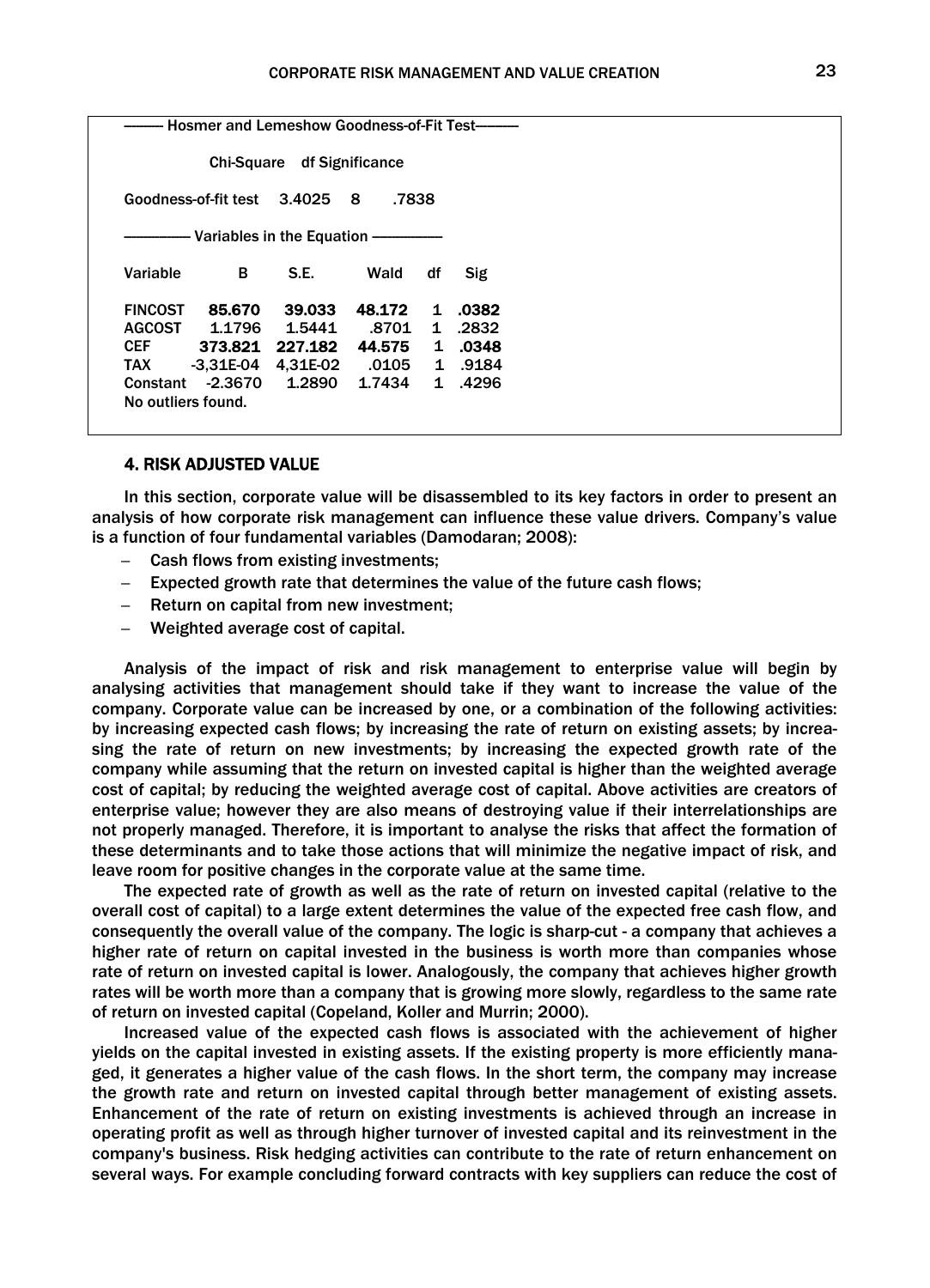raw materials and ancillary services. Forward contracts with customers can provide stabilisation of revenues and market share. Additionally, thoughtful risk taking activities like entering a new market will provide new market opportunities, deals with new customers and increase in sales volume, etc.

However, it should be noted that the long-term growth is associated with new profitable investments that increase the expected cash flows of the company. It is important to evaluate the risk-profit characteristics of new investments in order to objectify the expected cash flows of the project. The expected rate of growth of the company is determined as the earnings retention rate multiplied by the expected rate of return on invested capital, which is computed as the ratio of net operating profit after tax to the total operating capital invested.

$$
g = R_{OIC} \times z
$$

*z* = earnings retention rate

 $R_{\text{OIC}}$  = expected rate of return on invested capital

$$
R_{OIC} = \frac{NOPAT}{Operating\ capital}
$$

In other words, the expected growth rate is a function of retained earnings and rate of return on invested capital. The expected growth rate can be increased by increasing the share of retained earnings in relation to the part of earnings paid to the owners, which is justified from the owner's point of view only if the return on invested capital is higher in comparison to the cost of capital. The expected growth rate also increases by increasing the rate of return on invested capital, which will be achieved through more efficient investments, what would lead to the increase in expected operating profit.

It should be emphasised that the management of corporate risks increases the corporate value through effective co-ordination of financial and investment decisions. Cash flows' volatility reduction increases the probability of having sufficient internal funds to finance planned investment opportunities. This reduces the need for withdrawal of profitable projects and solves the underinvestment problem. Profitable investments increase the return on invested capital and expected growth rate. In addition, risk management reduces the transaction costs related to the expensive capital raised on capital markets, which also increases the value of the company.

Last analysed variable that can affect the value of a company is the total cost of capital. According to absolute valuation models, cost of capital decrease will increase the value of the company. The cost of capital is the discount rate in the valuation model that reflects the current risk level of the enterprise, the risk of its future investment and the capital structure risk. The cost of capital is an indicator of the business and financial risk of the company. Consequently, it can be concluded that, by reducing or adequately managing different types of corporate risk, it is possible to reduce the cost of capital and thus increase the value of the company. Companies that actively manage risks and reduce the likelihood of insolvency and financial difficulties will be rewarded by its investors through a lower required return on capital. By efficiently managing risks, the company gets a better credit rating as it becomes less risky investments, which helps reduce the cost of debt, and consequently, reduce the total cost of capital. Enterprise value is further increased by increasing its credit capacity. Managing corporate risk reduces the probability of bankruptcy, which leads to the optimal mix of debt and equity formed at a higher level of indebtedness. Taking advantage of the increased credit capacity increases the present value of the tax shelter, what increases the overall value of the company.

### 5. CONCLUSION

For a long time it was believed that corporate risk management is irrelevant to the value of the firm and the arguments in favour of the irrelevance were based on the Capital Asset Pricing Model and the Modigliani-Miller theorem. However, it is apparent that managers are constantly engaged in hedging activities that are directed at the reduction of unsystematic risk. As an explanation for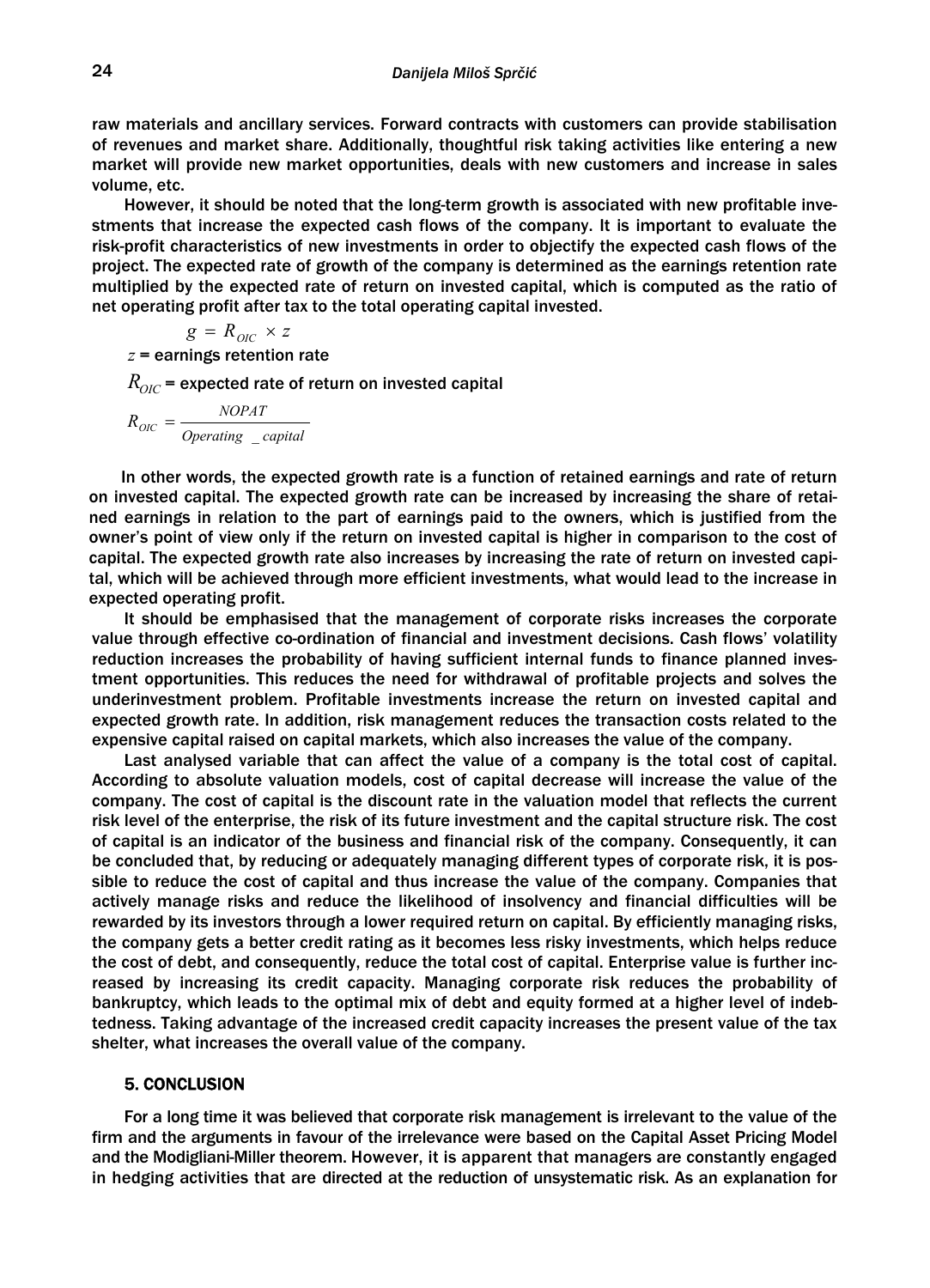this clash between theory and practice, imperfections in the capital market are used to argue for the relevance of corporate risk management function. If corporate hedging decisions are capable of increasing firm values, they can do so by reducing the volatility of cash flows. Reduced volatility of cash flows results in decreased costs of financial distress. Additionally, it reduces the costs associated with information "asymmetries" by signalling management's view of the company's prospects to investors, it reduces agency problems, including distortions of management's incentives to undertake all value-adding investments. In addition, reducing cash flow volatility can improve the probability of having sufficient internal funds for planned investments eliminating the need either to cut profitable projects or bear the transaction costs of obtaining external funding.

We tested these relations on the sample of large Croatian non-financial companies. The evidence based on the multivariate empirical relations between the decision to hedge in analysed companies and financial distress costs, agency costs, costly external financing, and taxes supports tested hypotheses related to the investment expenditures-to-assets ratio and total debt to assets ratio. Therefore, it can be concluded that Croatian companies that are more leveraged and have more investment opportunities have more incentives to manage corporate risk. Additionally, in the last section of this paper, by using Risk adjusted value approach, we have shown that efficient risk management can influence company value drivers and positively affect overall enterprise value.

#### **REFERENCES**

Allayannis, G. and E. Ofek (2001), Exchange Rate Exposure, Hedging, and the User of Foreign Currency Derivatives, *Journal of International Money and Finance* 20(2), 273-296.

Bartram, S. M. (2000), Corporate risk management as a lever for shareholder value creation, *Financial-Markets, Institutions and Instruments* 9(5), 279-324.

Bessembinder H. (1991), Forward Contracts and Firm Value: Investment Incentive and Contracting Effects, *The Journal of Financial and Quantitative Analysis* 26(4), 519-532

Breeden, D. and S. Viswanathan (1996), Why do Firms Hedge? An Asymmetric Information Model, *Duke University Working Pape*, Place: Duke University

Campbell, T.S. and W.A. Kracaw (1987), Optimal Managerial Incentive Contracts and the Value of Corporate Insurance, *Journal Of Financial And Quantitative Analysis* 22(3), pp. 315-328

Copeland, T., Koller, T. I Murrin, J. (2000) *Valuation: Measuring and Managing the Value of Companies*. 3rd Edition. John Wiley & Sons, INC.

Culp, C. (1994), Structured debt and Corporate Risk Management, *Journal of Applied Corporate Finance* 7(3), pp. 73-84.

Damodaran, A. (2008) *Strategic Risk Taking: A Framework for Risk Management*, Wharton School Publishing, Pearson Education, USA.

DeMarzo, P.M. and D. Duffie (1995), Corporate Incentives for Hedging and Hedge Accounting, *Review of Financial Studies* 8(3), 743-771.

Dobson, J., and L. Soenen, 1993, Three Agency-Cost Reasons for Hedging Foreign Exchange Risk, *Managerial Finance* 19(6), 35-44.

Dolde, W. (1995), Hedging, leverage and primitive risk, *Journal of Financial Engineering* 4(2), 187-216

Froot, K.A., D.S. Scharfstein and J.C. Stein (1993), Risk Management: Coordinating Corporate Investment and Financing Policies, *Journal of Finance* 48(5), 1629-1658.

Froot, K.A., D.S. Scharfstein and J.C. Stein (1994), A framework for risk management, *Harvard Business Review* 72(6), 91-102.

Gay, G. D. and J. Nam (1998), The underinvestment problem and corporate derivatives use, *Financial Management* 27(4), pp. 53-69.

Geczy C., B.A. Minton and C. Schrand (1997), Why Firms Use Currency Derivatives, *The Journal of Finance* 52(4), 1323-1354.

Haushalter, G.D. (2000), Financing Policy, Basis Risk, and Corporate Hedging: Evidence from Oil and Gas Producers, *The Journal of Finance* 55(1), 107-152.

Haushalter, G.D. Randall, D.A., Lie E. (2002), Price Uncertainty and Corporate Value, *Journal of Corporate Finance: Contracting, Governance and Organization* 8(3), 271-86.

Hoshi, T., A. Kashyap and D. Scharfstein (1991), Corporate Structure, Liquidity, and Investment: Evidence from Japanese Industrial Groups, *Quarterly Journal of Economics* 106(1), 33-60.